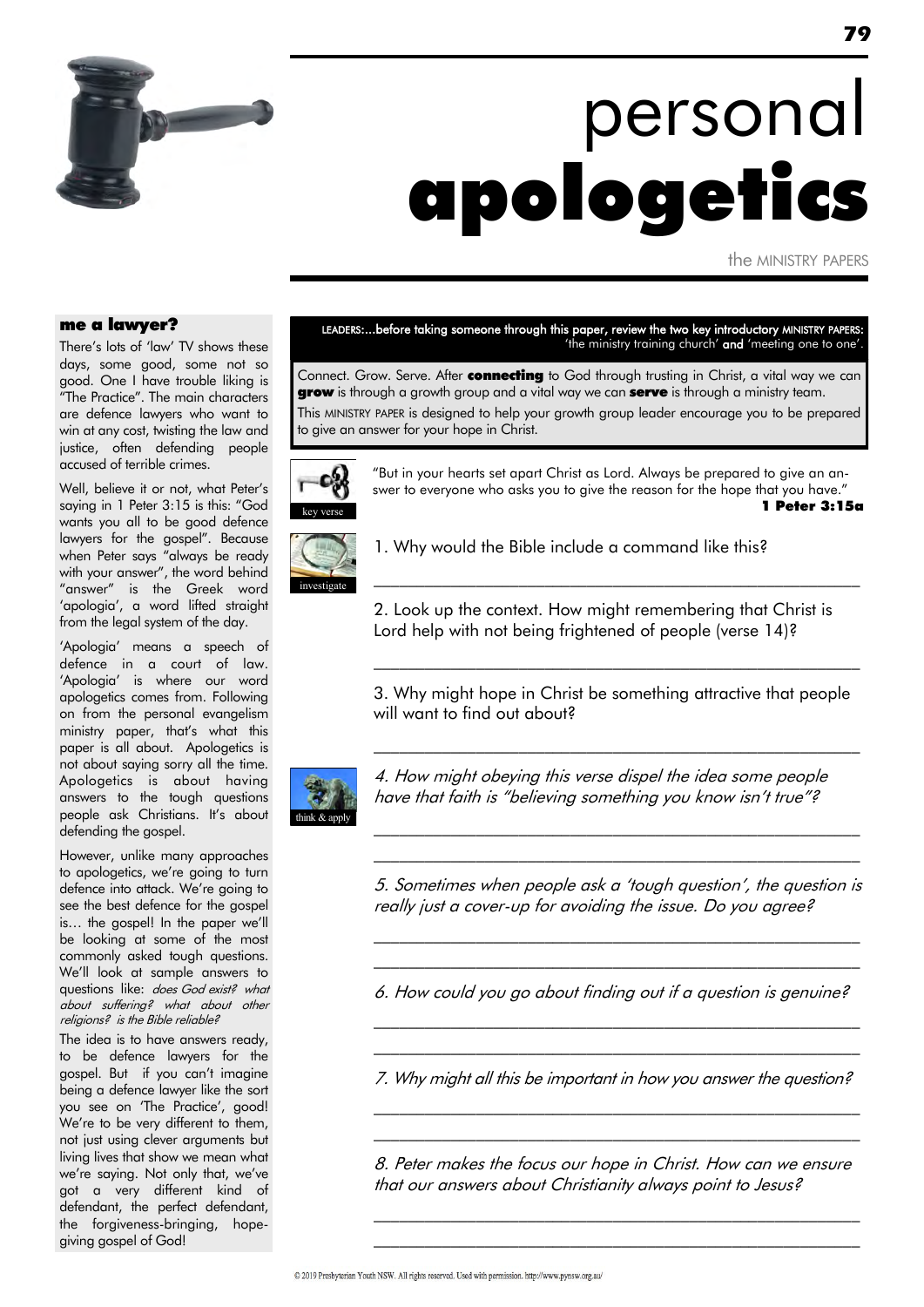## **pspel first, questions later**

This paper won't take the usual apologetics approach. Rather, we're going to turn defence into attack. The best defence for the gospel is always the gospel itself. The gospel contains within it the best answer to all the tough questions people ask. This will become clear when we apply this approach to some of the "classic" tough questions (next page). For now, we need to remind ourselves of the "two ways to live" gospel outline we looked at it the 'PERSONAL EVANGELISM' MINISTRY PAPER. Then we'll be ready...

Work through the "Two Ways to Live Bible Study" (Matthias Media). When you"re finished, use the boxes below to put into your own words each of the six points covered in the gospel outline. Go over it a few times until you can do it from memory. Having this locked in will be vital when we come to look at the tough questions on the next page.



|   | God the loving ruler and creator Revelation 4:11            |
|---|-------------------------------------------------------------|
|   |                                                             |
|   | Humanity in rebellion Romans 3:10-12                        |
|   |                                                             |
|   | God won't let people keep on rebelling forever Hebrews 9:27 |
|   |                                                             |
|   | Jesus, the man who dies for rebels 1 Peter 3:18             |
|   |                                                             |
|   | Jesus, the risen ruler Philippians 2:9-11                   |
|   |                                                             |
| O | The Two Ways to Live John 3:36                              |
|   |                                                             |



What is the "tough question" God asks of every person in the gospel?

How might the reality of God"s question impact the way we answer people"s questions?



"Questioning Evangelism" by Randy Newman is a useful resource to look further at how Jesus used questions to answer questions, discussing how we might follow his approach in doing so.



#### stop apologising!

It's time to stop apologising! It's time for a different approach to the questions and objections people put up against Christianity. The usual approach is something like this: we need to know the gospel and be ready to tell it. But chances are, it is said, people often have questions that will prevent them from hearing the gospel. So we need to answer these questions first. This means we not only have to remember our gospel outline, but also remember all the different answers to the various questions that might arise. However, apart from insufficient memory, there's a few problems with this approach:

- while there are some useful standard 'answers' to tough questions we might remember how to roll out, they are rarely totally compelling
- we can easily get bogged down in debate and get, in fact, further away from telling the gospel
- even if our answer is compelling, for example, "God does exist because surely someone put us here", which God have we proved? ...we still need to tell the gospel
- the fact is, the gospel itself tells us that people aren't 'objective' adjudicators but people committed to suppressing the truth (Rom 1:18). The unbeliever is actually committed to unbelief.
- more crucially, there's the problem: who's really the judge here? The gospel says that God rightly sits in judgment of us, rather than us daring to sit in judgment of him. See the trap? It's a bit hard to pander to someone who wants to be judge and jury of whether God exists, and then turn around and tell them what the gospel is all about: whether God should allow us to exist!
- the gospel is the "power of God for salvation" (Romans 1:16). It's best to gently ask our friends if we can first share the gospel with them.
- of course, this "gospel first, questions later" approach has the advantage that we will actually get to tell the gospel. Not only that, but the gospel itself can provide the best answer of all… it can even tell them how it is that their question can even be asked!

So let's stop apologising. Let's turn defence into attack. Let"s tell the gospel… THE answer.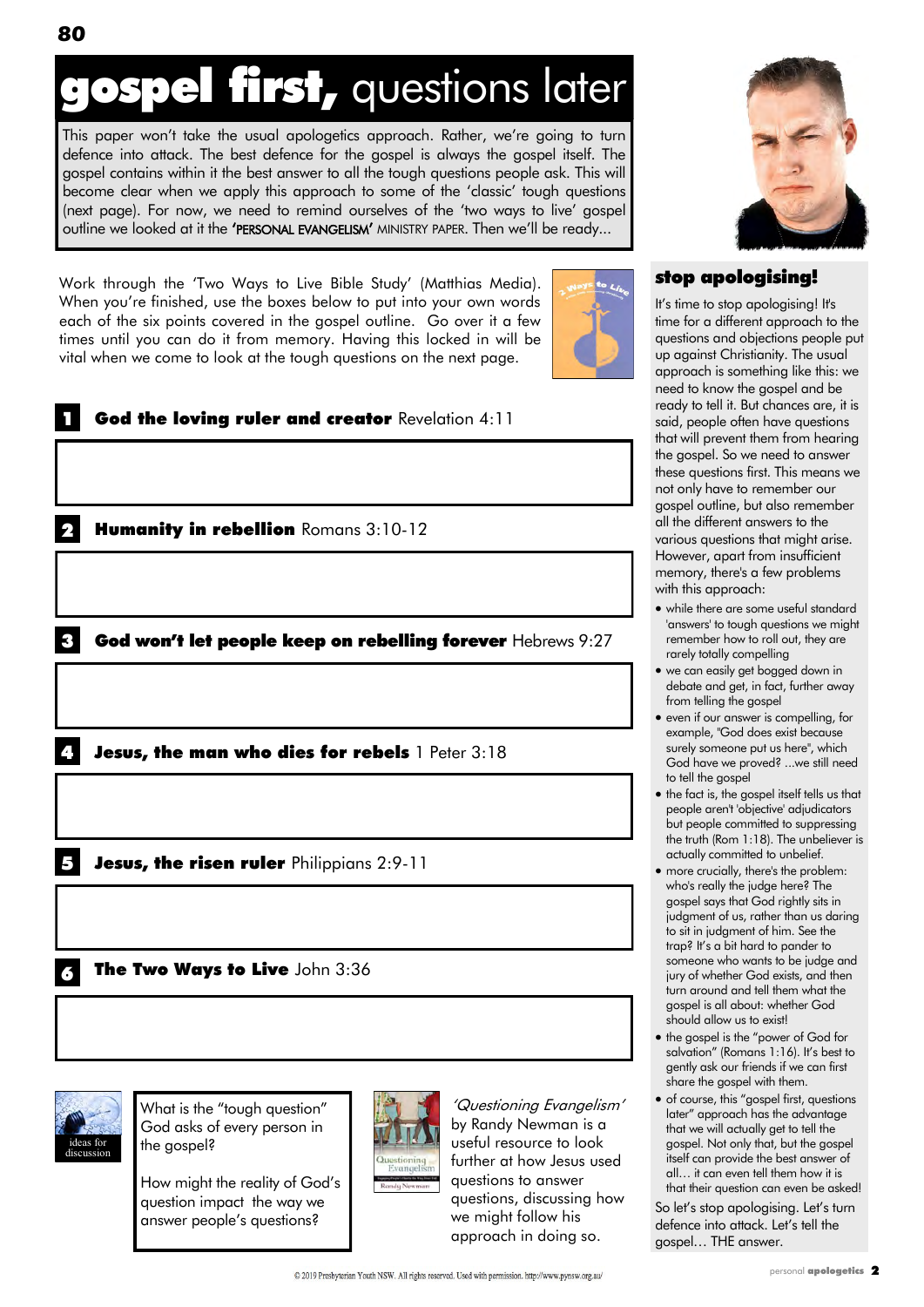

#### now you're talking

As you read through the sample answers on pages 3 & 4 you"ll see how there's a similar 'shape' to all the answers. It's a shape that comes from the gospel. The answers show us where our question comes from and throws a bigger question back our way. It's an approach that does turn the tables and turn defence into attack.

Of course, there"s no suggestion that these answers will immediately cause your friend to become a Christian. Only God"s Spirit at work through the gospel can do that. But that's the point-you're sharing the gospel. This approach don"t guarantee your friends will turn to Christ for forgiveness. But it does tell them that that"s what God"s calling them to do!

With this 'gospel first' approach, now you're talking! Now you're talking about Jesus. Now the gospel is out on the table. Now the tables have been turned from the questions we ask of God to the questions God asks of us.

There is a place for getting familiar with some of the resources available that address people"s tough questions in more detail. "So many questions" from Matthias Media and "1st century answers to 21st century questions" from SMBC press are both worth a look. There is a place for digging deeper into people"s questions and equipping ourselves to do so.

But all that can come in later, and it will come in differently too. The conversation often unfolds very differently once the gospel is already out and centrestage. It"s so much better to be in a position to keep relating things back to the gospel rather than hoping we"ll somehow, sometime get to share it! Let"s go gospel first, and questions later. And let"s invite our friends to meet Jesus by reading one of the gospels: Mark is a good one to start with.

# turning the tables

Jesus not only turned the tables in that memorable incident in the temple. He was constantly turning the tables when people came to him with tricky questions. He always sent a bigger question back the way of his questioner. That"s the way "gospel first, questions later" works. We"re saying to our friend, with the gentleness and respect Peter counsels, "I want to answer your question with a quick outline of the Christian message, but I'll give you the heads up now: there'll be a bigger question you'll need to answer...

let"s see how the "gospel first, questions later" approach works with four of the most frequently asked questions. You'll be struck by how *similar* all the answers are. That's the beauty of the approach. It's because the gospel is THE answer. Here's how to truly "give the reason for the hope that you have"…

- when your friend asks one of the questions below, tell them: "the best way for me to answer your question is to give you a brief outline of Christian belief from the Bible. It's the best chance of my answer making sense... and I'll be able to show you the question God"s asking too..."
- go through the two ways to live gospel outline—but shape your presentation around their question… here"s how that might sound:

#### "how do you know God exists?"

- 1 there was once a time when the question "does God exist?" couldn"t be asked. We were made to live with God.
- 2 it"s only because of sin that this question can be asked. In our rebellion we wanted to live without God, and God gave us what we asked for. Because of sin, we can no longer live in God's presence. In fact, sin really is saying to God we don't want him to exist.
- 3 the real issue the Bible raises isn't about God's existence but ours. Our sin brings death and judgment. Our separation from God because of our sin will be forever.
- 4 God sent Jesus to earth to re-introduce himself to us. Read a gospel and you"ll be struck that Jesus does show God to us. Not only that, but Jesus died on the cross so that we can be truly re-introduced to God. By trusting in his death we can be spared the judgment our sin deserves, and know and enjoy forever that God exists!
- 5 God raised Jesus from the dead and he now rules as Lord. We need to stop defying God"s existence and submit to the risen Jesus as the ruler of our life.
- in all of this, the Bible says our question is the problem. It says that God has a question for us that we have to answer. It's the question: will you submit to lesus as your ruler and rely his death and resurrection, which will mean forgiveness and eternal life? Or do you want reject God as ruler, run life your own way, which will mean condemnation and judgment from God?

#### "what about other religions?"

- 1 there was once a time when you could not ask this question. We knew God directly because we were made to live with him and enjoy serving him.
- 2 it"s only because of sin that this question can be asked. Sin was the act of inventing religion. Rather than living under the rule of the one true God, we made up our own ways of living & running things. Religions were born.
- 3 God isn"t impressed by our religious ideas. He doesn't see them as different ways of reaching towards him but different ways of rejecting him. In this sense all religions are the same: human inventions, condemned by God.
- 4 God sent Jesus to earth not to establish a religion but to bring forgiveness for our religions. He came to call us to live again under the rule of the one true God. Not only that, but Jesus died on the cross so that we can be spared the judgment our religion deserves, be forgiven, and know and enjoy God forever!
- 5 God raised Jesus from the dead and he now rules as Lord. We need to stop defying God with our made-up philosophies and submit to the risen Jesus as the ruler of our life.
- 6 repeat as in question above.